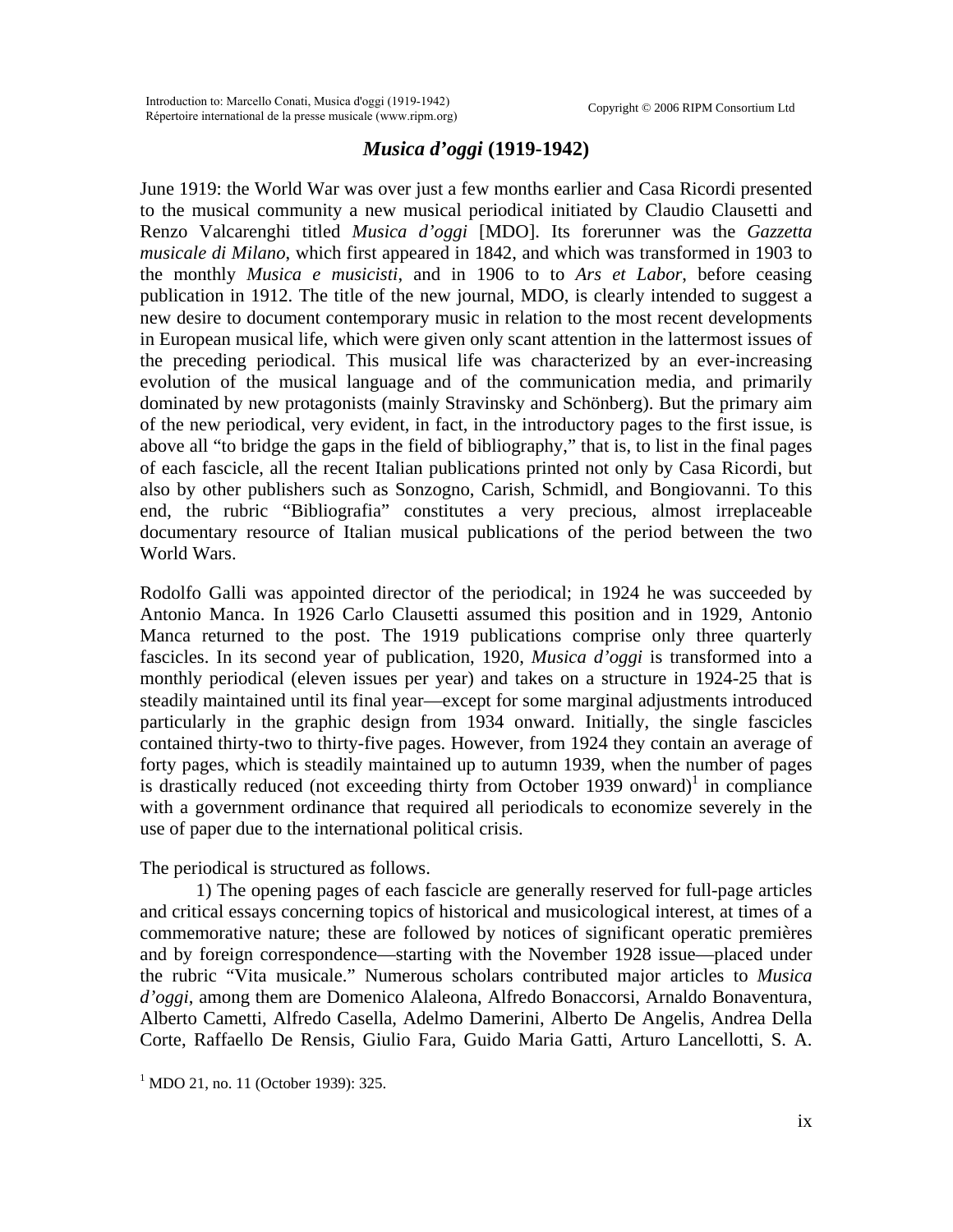Luciani, Tancredi Mantovani, Luigi Perrachio, F. B. Pratella, Giuseppe Radiciotti, Vito Raeli, Mario Rinaldi, Ettore Romagnoli, Mario Signorelli, and Giovanni Tebaldini. The following rubrics are printed in two columns.

 2) The "Rivista delle riviste," which begins with one or two musicological studies concerning contemporary music, presents a list of Italian and foreign music periodicals accompanied by ample abstracts of their contents (these are suspended in March 1933 and reintroduced beginning in 1936 in a shortened form).

 3) The rubric "Vita musicale" is usually arranged in the following sub-sections: "Theatri" – "Concerti" – "Corrispondenze dall'estero." Together with the rubric "Recensioni," it constitutes the most cogent and informative section in the periodical. Featuring mainly notices on current operatic and concert activities, this rubric frequently draws on articles that appeared in other journals, such as *Il Pensiero musicale*, *Musicisti d'Italia*, *L'Arte pianistica*, *Il Bollettino bibliografico musicale*, *La Critica musicale*, *Il Pianoforte*, *La Rassegna musicale*, *Rivista musicale italiana*, *La Musica*, *Libri del giorno*, etc., as well as in daily journals such as *Il Corriere della sera*, *La Stampa*, *Il Secolo*, *Il Popolo d'Italia*, *La Nazione*, *Il Lavoratore*, etc. Quite extensive is the number of collaborators corresponding from foreign countries, from London to Russia, from Paris to Germany, from Austria to Switzerland. The correspondence from Germany is the most frequent and constitutes the central part of the information transmitted from abroad; these reports are signed by Hugo Fleischmann, Adolf Weissmann, Wilhelm Virneisel, Walther Hirschberg and, from 1926 onward, exclusively by Alfred Brügemann. The Brügemann reports, written originally in Italian by the German author (no mention of translations is made), are rather awkward, cluttered by many inaccuracies in the translation of German titles into Italian; but above all one feels a deep sense of repulsion reading the correspondence published following Hitler's rise to power (1933), as they are rather replete with ideological contortions tending to justify the racist and anti-Semitic philosophy of Nazism. Correspondence from Austria is regularly published (1920-1938: Hugo Fleischmann; after the *Anschluss* of 1938 Brügemann is the music critic responsible for Austria as well), from Paris (1928-1933: Robert Russel; 1939: Vincenzo Davico), from London (1928-1930: Edwin Evans; 1930-1935: Giorgio R. Foa), from Switzerland (1928-1934: Gustave Doret), from Russia (1927-1933: M. Ivanov-Boretzky, then Boris de Schloezer), from Belgium (1928-1932: Ernest Closson), from Czechoslovakia and from New York (various correspondents).

 4) The "Recensioni" rubric is also arranged in various sub-sections: books of musical interest, vocal and instrumental chamber music, sacred music, symphonic music, etc. Publications of musicological and theoretical arguments are here assigned mainly to Giulio Bas, then, following his death in 1929, to A. Della Corte. Reviews of music editions are often signed—in addition to Bas and Della Corte—by Michelangelo Abbado, Marco Anzoletti, Nicola Costarelli, Adelmo Damerini, Aldo Finzi, Bettina Lupo, Elisabetta Oddone, Lino Ennio Pelilli, Vito Raeli, and Maffeo Zanon. Under this rubric considerable space is reserved for publications by Casa Ricordi, with ample citations from articles that appeared in various Italian and foreign journals, in particular—with regard to Italian journals—the *Rivista musicale italiana*, *Il Pianoforte*, *La Rassegna musicale*, *Il Pensiero musicale*, and *Il Bollettino dei Musicisti*.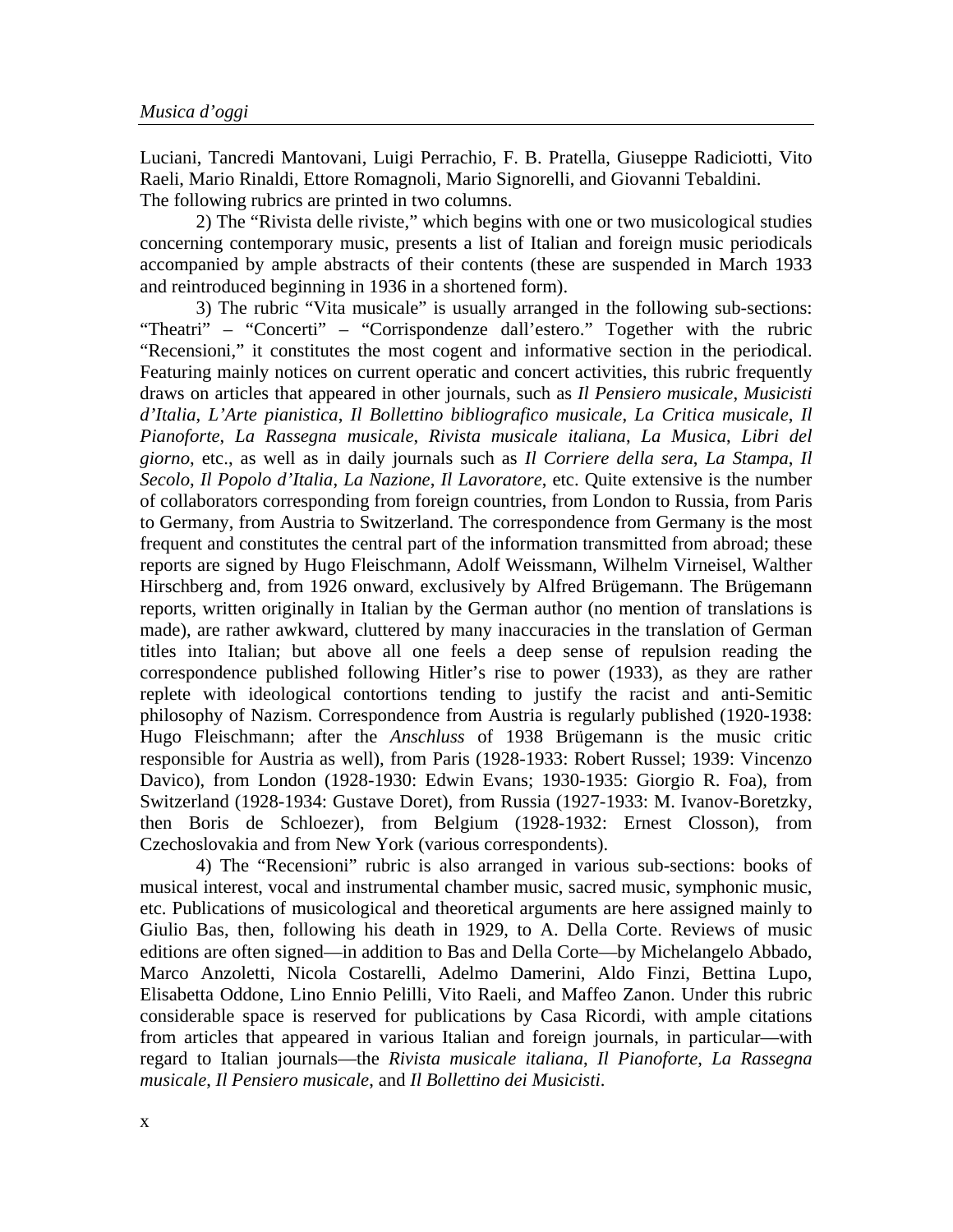5) The rubric "In tutti i toni" is devoted to various topics and brief notices, also arranged in sub-sections: news of competitions, miscellaneous notices, obituaries, and personal "confidenze d'autore."

 6) "Bibliografia" (see above): a list of the most recent music publications by Casa Ricordi as well as by other Italian publishers.

 7) *Hors-texte* music compositions (from March 1940 the publication of music inserts is suspended due to governmental regulations, as mentioned above; they are reintroduced three months later, although not as independently paginated *hors-texte*, and are left out altogether beginning in June 1941).

Noteworthy is the "Referendum" rubric—topics selected as the subjects of articles, by the votes of subscribers—introduced exclusively from 1921 to 1925 (1921: Wagner's influence on Italian opera; 1922: favorite operas by Verdi and Puccini; 1923: music criticism; 1924: the influence of symphonic music on contemporary musical theatre).

Between the two World Wars . . . During this short but intense period *Musica d'oggi* passes through the experience of political events that are crucial for the destiny of European democracy, characterized as they are by a compelling advance of totalitarian regimes, starting precisely in Italy: by autumn of 1922 the fascist party has gained power, and in 1925 a dictatorship is established by Mussolini. In Russia, Stalin prepares the ground for a communist dictatorship. In Germany, Hitler rises to power in 1933, and promptly the first anti-Semitic persecutions are undertaken, culminating in 1935 with the infamous "Nuremberg laws" that deprive the Jews of all personal rights; in 1938 the Third Reich annexes Austria, forcing the escape of the Jews who had found refuge there. In that same year Mussolini, by his own initiative, promulgates the "race doctrines," undeniably anti-Semitic. Meanwhile, the civil war in Spain had prepared the ground for fascist dictatorship.

In the midst of these events the journal of Casa Ricordi maintains a cautious position, if we set aside the ignoble correspondence by Brügemann from Germany, conceived to justify Nazi anti-Semitism and the expulsion of Jewish musicians. The only essay featuring an explicit political outlook is that of the young Remo Giazotto published in the August-September fascicle of 1940: "Popolo e valutazione artistica. L'arte di Verdi in clima fascista."[2](#page-2-0) In all other cases, the periodical maintains a position that in a certain way is moderate, by walking at times a narrow path. Of some significance, for example, is the fact that *Musica d'oggi* does not report at all on the fascist aggression toward Toscanini that took place in Bologna in 1931 on the occasion of the Martucci commemoration. While it continues, on the contrary, to report on the activities of the Maestro from Parma—by now openly anti-fascist and anti-monarchist—at the Salzburg Festival, of his *tournées* in Israel, and at the Lucerne Festival (final citation in the August-September issue of 1939).

<span id="page-2-0"></span> $2^2$  Remo Giazotto, MDO XXII 8-9 (August-September 1940): 233-35.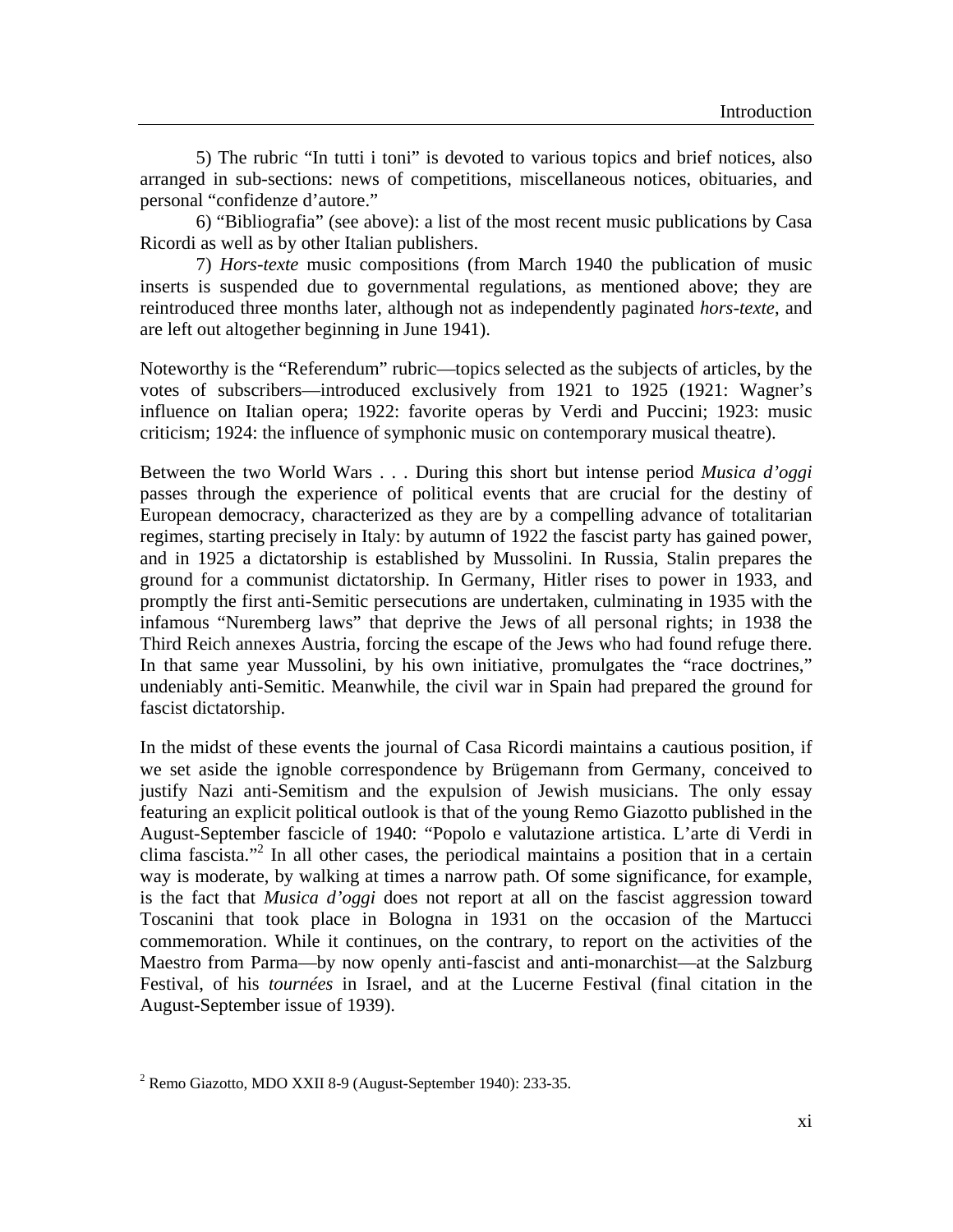## *Musica d'oggi*

*Musica d'oggi* is an attentive and timely witness to the revolution taking place in the communication media: the ever increasing dissemination of recordings along with music used to accompany silent and subsequently sound movies. Furthermore, there is a rapid growth of radio broadcasts, which in turn contribute to the formation of the first radio orchestras; in the meantime, there are early mentions of television, though limited to GreatBritain, Germany and the U.S.  $A$ .<sup>3</sup> Ricordi's periodical reports on the introduction of music produced by new mechanical instruments, and documents the evolution in the organization of operatic and concert activities. These are increasingly under the control of the state and of the totalitarian regimes in Russia, Italy and Germany (but with regard to Italy noteworthy is the birth in 1920 of the first autonomous institution, the Teatro alla Scala). The journal reports as well on the new ways of producing and listening to music, such as the widespread organization of open air spectacles and the progressive development of numerous Festivals, namely in Salzburg, Venice (dedicated to contemporary music), Florence (the Maggio Musicale Fiorentino), and Lucerne; and we must not lose sight of the numerous festivals of the International Society for Contemporary Music taking place in various branches of Western Europe. Furthermore, the periodical documents the progressive emergence of jazz corresponding to a regression of operetta, which suddenly almost dies out on the verge of the Second World War. The periodical gives particular emphasis to popular songs and generally to musical folklore through the publication of ample essays (Bonaccorsi, Chiereghin, Fara and others) by way of reviews.

On the evolution of musical language (whether considering the treatment of dissonance or "objective music," quarters tones or "mechanical music"), the periodical maintains its aim to provide essential information, whenever necessary, and to grant space to polemics and discussions. Nevertheless, while determined to present a widely comprehensive panorama of the evolution of music in Europe, *Musica d'oggi* does not neglect to safeguard the interests of its publisher Ricordi, and consequently to reserve ample space to its editorial initiatives (in particular the *Istituzioni e Monumenti dell'Arte Musicale Italiana*) as well to print notices and critical reports concerning "its" composers. The "generazione dell'Ottanta," almost totally represented by Ricordi (not only Respighi, Pizzetti, Malipiero, and Casella, but also Zandonai and Pick-Mangiagalli), and the successive "generazione di mezzo" (Dallapiccola, Petrassi, Salviucci) receive constant attention; in particular Casella stands out as a prominent figure as composer, solo performer, and above all as strenuous organizer and promoter of the diffusion of contemporary music throughout Europe; for his long-lasting intellectual pursuits, he must unquestionably be considered a genuine protagonist in the intent to internationalize musical activities in Italy during the 1920s and 1930s. Curiously enough, it is precisely Verdi's publisher who is not particularly interested in drawing attention—with the exception of an article by Georg Göhler<sup>4</sup>—to the *Verdi-Renaissance* movement, wide spread in German speaking countries during the 1920s.

<span id="page-3-0"></span><sup>&</sup>lt;sup>3</sup> "La Television e la musica," MDO XVII 3 (March 1935): 106.

<span id="page-3-1"></span><sup>4</sup> MDO 11, no. 2 (February 1929): 55-60.